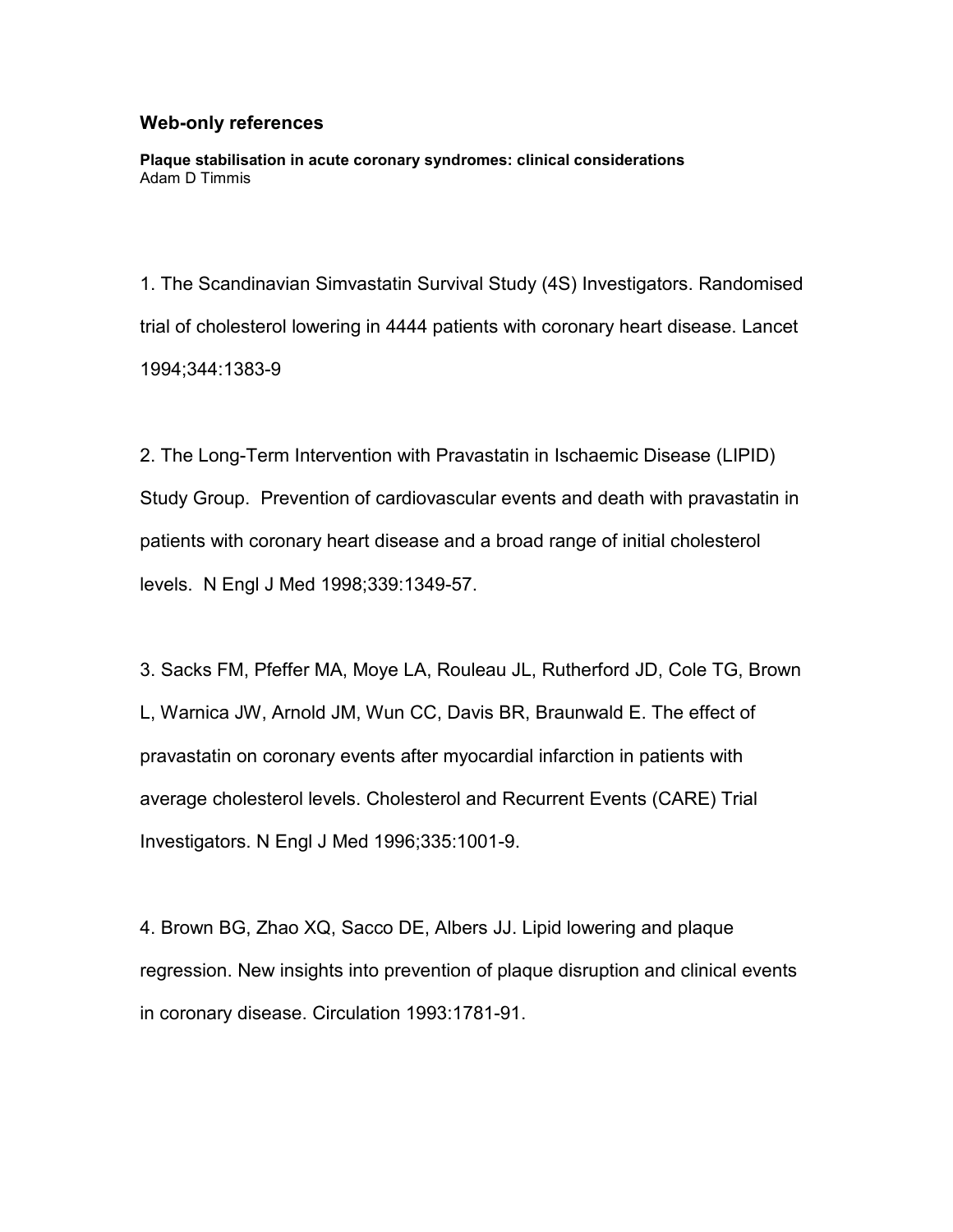5. Libby P, Schoenbeck U, Mach F, Selwyn AP, Ganz P. Current concepts in cardiovascular pathology: the role of LDL cholesterol in plaque rupture and stabilization. Am J Med 1998;104:14S-18S.

6. Second International Study of Infarct Survival (ISIS-2) Collaborative Group. Randomised trial of intravenous streptokinase, oral aspirin, both, or neither among 17,187 cases of suspected acute myocardial infarction. Lancet 1988; 2(8607):349-60.

7. Thrombolysis in Myocardial Ischemia (TIMI) Investigators. Effects of tissue plasminogen activator and a comparison of early invasive and conservative strategies in unstable angina and non-Q-wave myocardial infarction. Results of the TIMI IIIB Trial. Circulation 1994;89:1545-56.

8. Global Use of Strategies to Open Occluded Coronary Arteries (GUSTO) Investigators. The effects of tissue plasminogen activator, streptokinase, or both on coronary-artery patency, ventricular function, and survival after acute myocardial infarction. The GUSTO Angiographic Investigators. N Engl J Med 1993;329:1615-22.

9. Global Use of Strategies to Open Occluded Coronary Arteries (GUSTO) Investigators. An international randomized trial comparing four thrombolytic strategies for acute myocardial infarction. N Engl J Med 1993;329:673-82.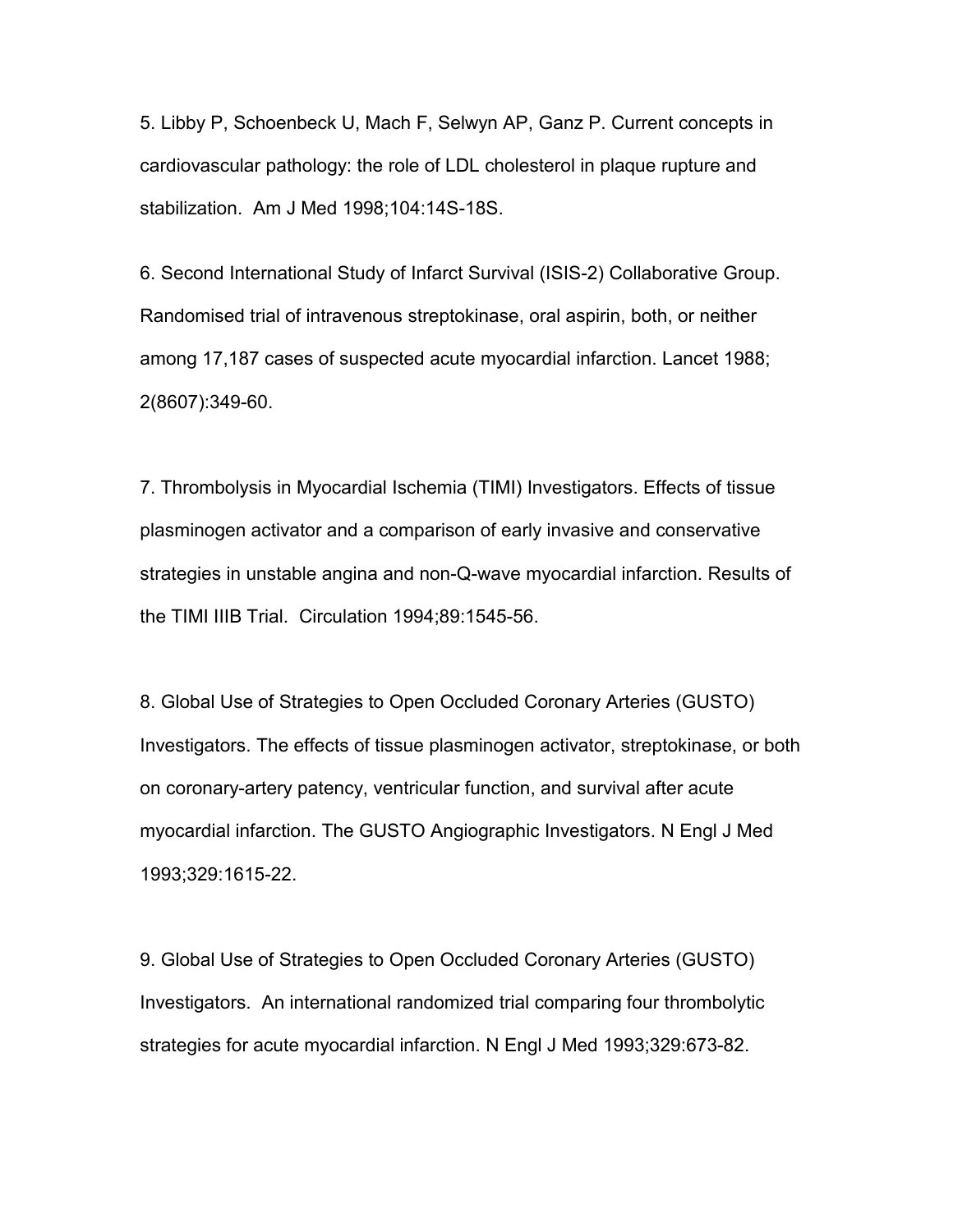10. Global Use of Strategies to Open Occluded Coronary Arteries (GUSTO) Investigators. A comparison of reteplase with alteplase for acute myocardial infarction. The Global Use of Strategies to Open Occluded Coronary Arteries (GUSTO III) Investigators. N Engl J Med 1997;337:1118-23.

11. Assessment of the Safety and Efficacy of a New Thrombolytic (ASSENT) Investigators. Single-bolus tenecteplase compared with front-loaded alteplase in acute myocardial infarction: the ASSENT-2 double-blind randomised trial. Lancet 1999;354:716-22.

12. Stone GW, Grines CL, Browne KF, Marco J, Rothbaum D, O'Keefe J, Hartzler GO, Overlie P, Donohue B, Chelliah N, et al. Predictors of in-hospital and 6-month outcome after acute myocardial infarction in the reperfusion era: the Primary Angioplasty in Myocardial Infarction (PAMI) trial. J Am Coll Cardiol 1995; 25:370-7.

13. Zijlstra F, Beukema WP, van't Hof AW, Liem A, Reiffers S, Hoorntje JC, Suryapranata H, de Boer MJ. Randomized comparison of primary coronary angioplasty with thrombolytic therapy in low risk patients with acute myocardial infarction. J Am Coll Cardiol 1997;29:908-12.

14. Antiplatelet Trialists' Collaboration. Collaborative overview of randomised trials of anti-platelet therapy 1: prevention of death, myocardial infarction, and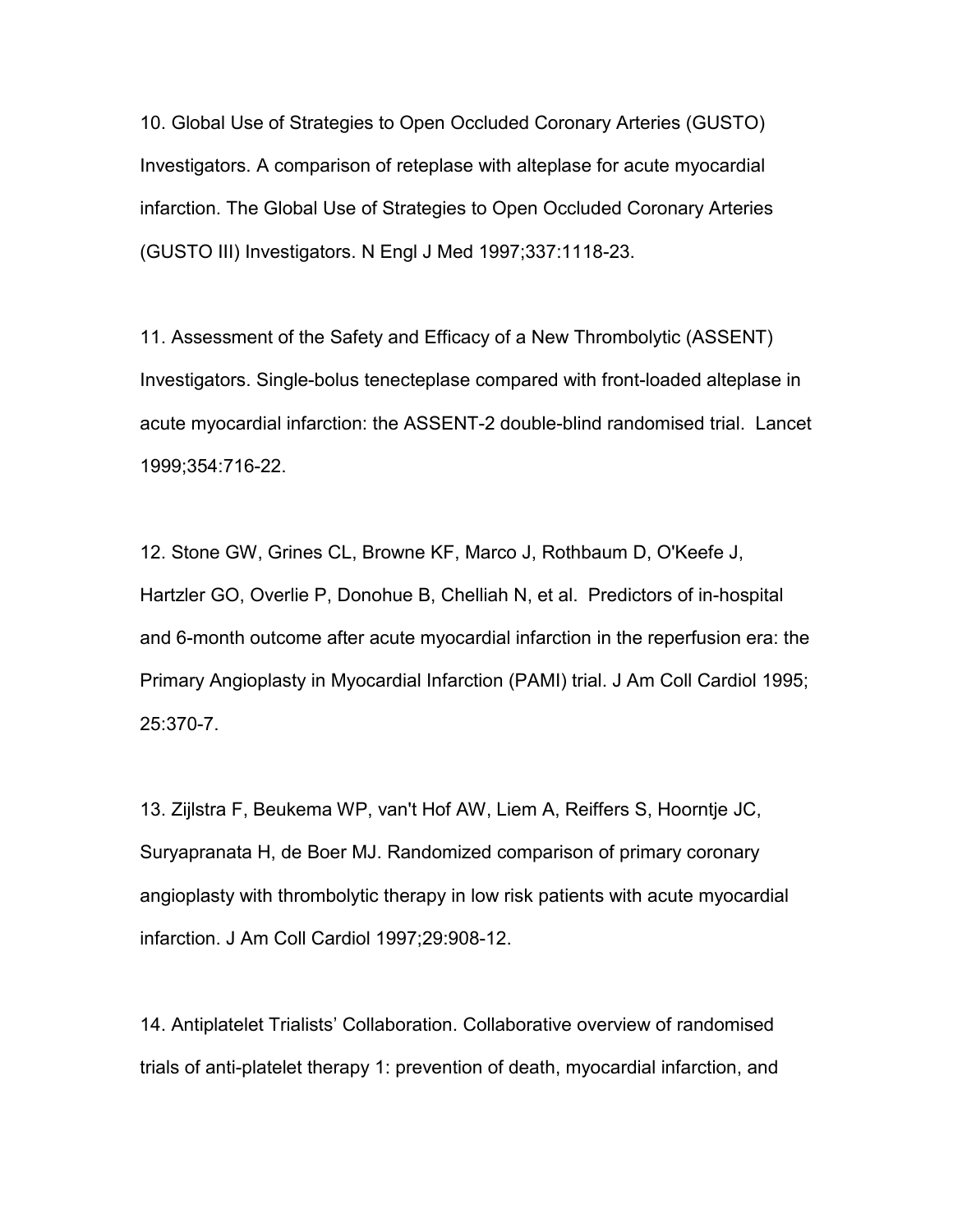stroke by prolonged anti-platelet therapy in various categories of patients. BMJ 1994;308:81-106.

15. Budaj A, Yusuf S, Mehta SR, Fox KA, Tognoni G, Zhao F, Chrolavicius S, Hunt D, Keltai M, Franzosi MG. Benefit of clopidogrel in patients with acute coronary syndromes without ST-segment elevation in various risk groups. Circulation. 2002;106:1622-6.

16. Khot UN, Nissen SE. Is CURE a cure for acute coronary syndromes? Statistical versus clinical significance. J Am Coll Cardiol 2002;40:218-9.

17. The Evaluation of Platelet IIb/IIIa Inhibitor for Stenting (EPISTENT) Investigators. Randomised placebo-controlled and balloon-angioplasty-controlled trial to assess safety of coronary stenting with use of platelet glycoprotein-IIb/IIIa blockade. Lancet 1998;352:87-92.

18. Cannon CP. Small molecule glycoprotein IIb-IIIa receptor inhibitors as upstream therapy in acute coronary syndromes; Insights from the TACTICS TIMI-18 Trial. J Am Coll Cardiol 2003 (suppl S):;43S-48S.

19. Moliterno DJ, Chan AW. Glycoprotein IIb-IIIa inhibition in early intent-to-stent treatment of acute coronary syndromes: EPISTENT, ADMIRAL, CADILLAC, and TARGET. J Am Coll Cardiol 2003 (suppl S):;49S-54S.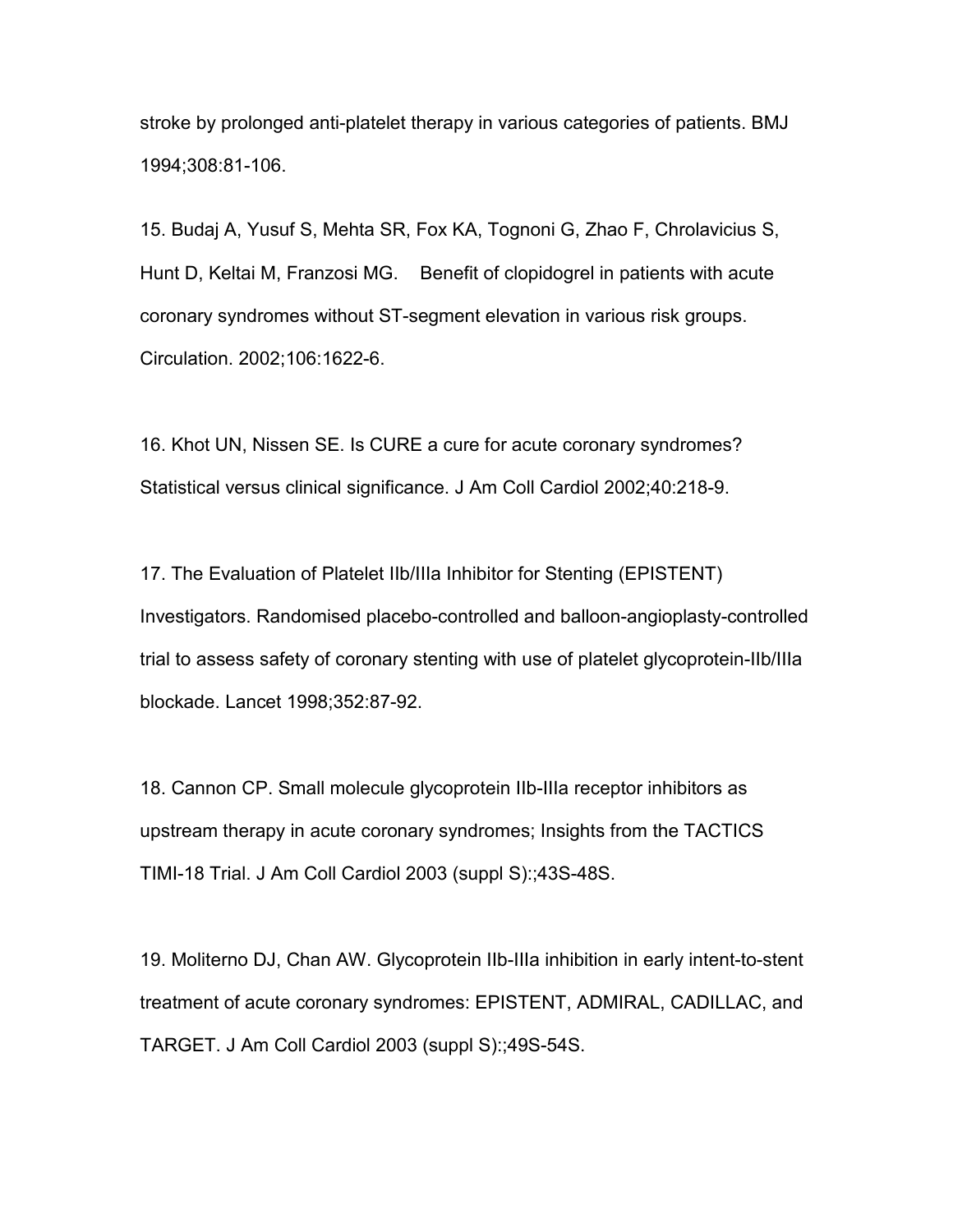20. Oler A, Whooley MA, Oler J, Grady D. Adding heparin to aspirin reduces the incidence of myocardial infarction and death in patients with unstable angina. JAMA 1996;276:811-5.

21. Kaul S, Shah PK. Low molecular weight heparin in acute coronary syndrome: evidence for superior or equivalent efficacy compared with unfractionated heparin? J Am Coll Cardiol 2000;35:1699-712.

22. Zed PJ, Tisdale JE, Borzak S.Low-molecular-weight heparins in the management of acute coronary syndromes. Arch Intern Med. 1999;159:1849-57.

23. White HD, Aylward PE, Frey MJ, Adgey AA, Nair R, Hillis WS, Shalev Y, Brown MA, French JK, Collins R, Maraganore J, Adelman B. Randomized, double-blind comparison of hirulog versus heparin in patients receiving streptokinase and aspirin for acute myocardial infarction (HERO). Hirulog Early Reperfusion/Occlusion (HERO) Trial Investigators. Circulation 1997;96:2155-61.

24. Eikelboom J, White H, Yusuf S. The evolving role of direct thrombin inhibitors in acute coronary syndromes. J Am Coll Cardiol 2003;41 (suppl S):70S-78S.

25. Pfeffer MA, Pfeffer JM, Steinberg C, Finn P. Survival after an experimental myocardial infarction: beneficial effects of long-term therapy with captopril. Circulation 1985;72:406-42.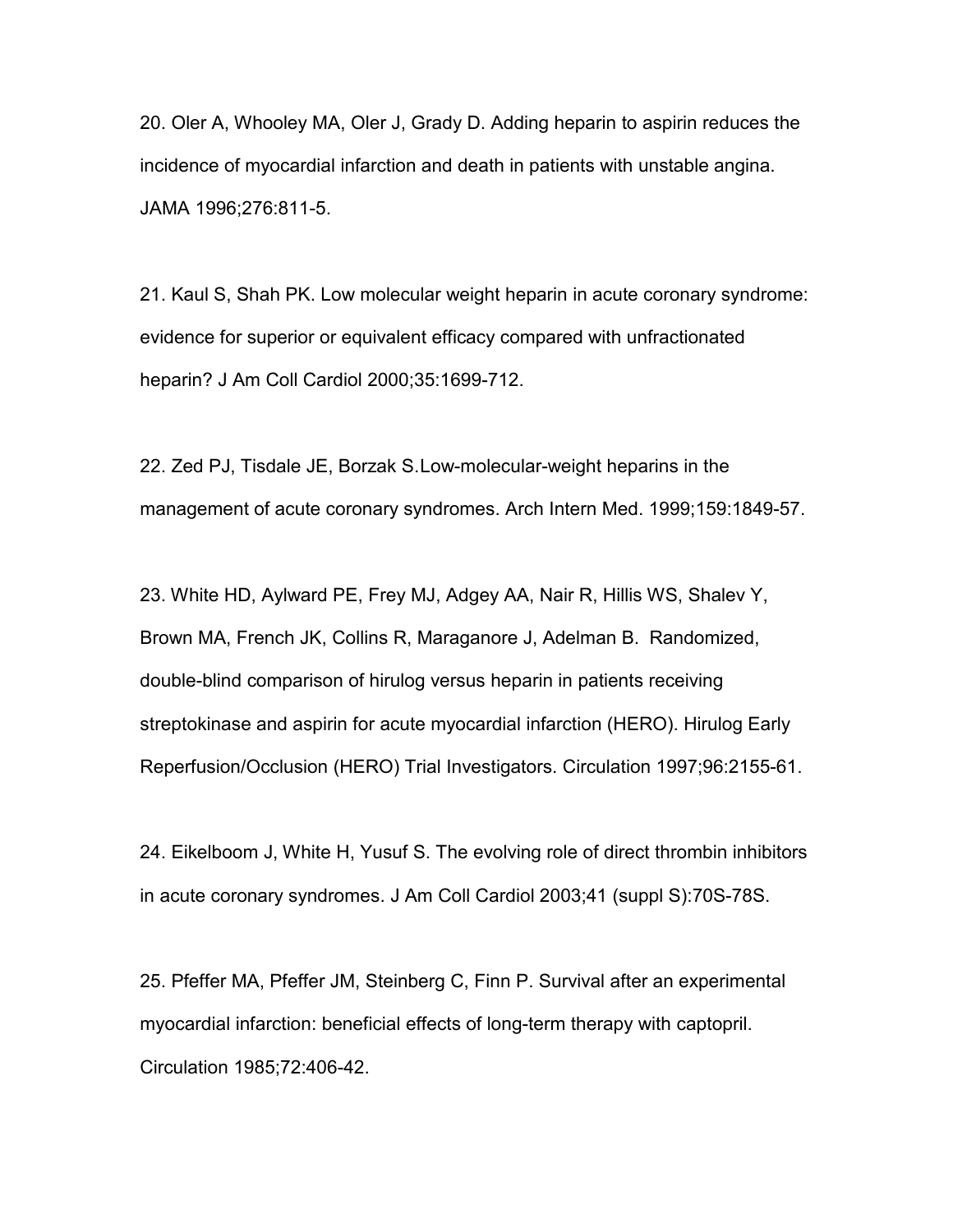26. Sweet CS, Emmert SE, StabilitoII, Ribeiro LG. Increased survival in rats with congestive heart failure treated with enalapril. J Cardiovasc Pharmacol 1987;10:636-42.

27. Pfeffer MA, Braunwald E, Moye LA, Basta L, Brown EJ Jr, Cuddy TE, Davis BR, Geltman EM, Goldman S, Flaker GC, et al. Effect of captopril on mortality and morbidity in patients with left ventricular dysfunction after myocardial infarction. Results of the survival and ventricular enlargement trial. The SAVE Investigators. N Engl J Med1992;327:669-77.

28. Timmis AD, Sayer J. ACE Inhibition and Coronary Artery Disease. London. Science Press 1997.

29. Vaughan DE, Rouleau JL, Ridker PM, Arnold JM, Menapace FJ, Pfeffer MA. Effects of ramipril on plasma fibrinolytic balance in patients with acute anterior myocardial infarction. HEART Study Investigators. Circulation. 1997;96:442-7.

30. Soejima H, Ogawa H, Yasue H, Kaikita K, Takazoe K, Nishiyama K, Misumi K, Miyamoto S, Yoshimura M, Kugiyama K, Nakamura S, Tsuji I. Angiotensinconverting enzyme inhibition reduces monocyte chemoattractant protein-1 and tissue factor levels in patients with myocardial infarction. J Am Coll Cardiol 1999;34:983-8.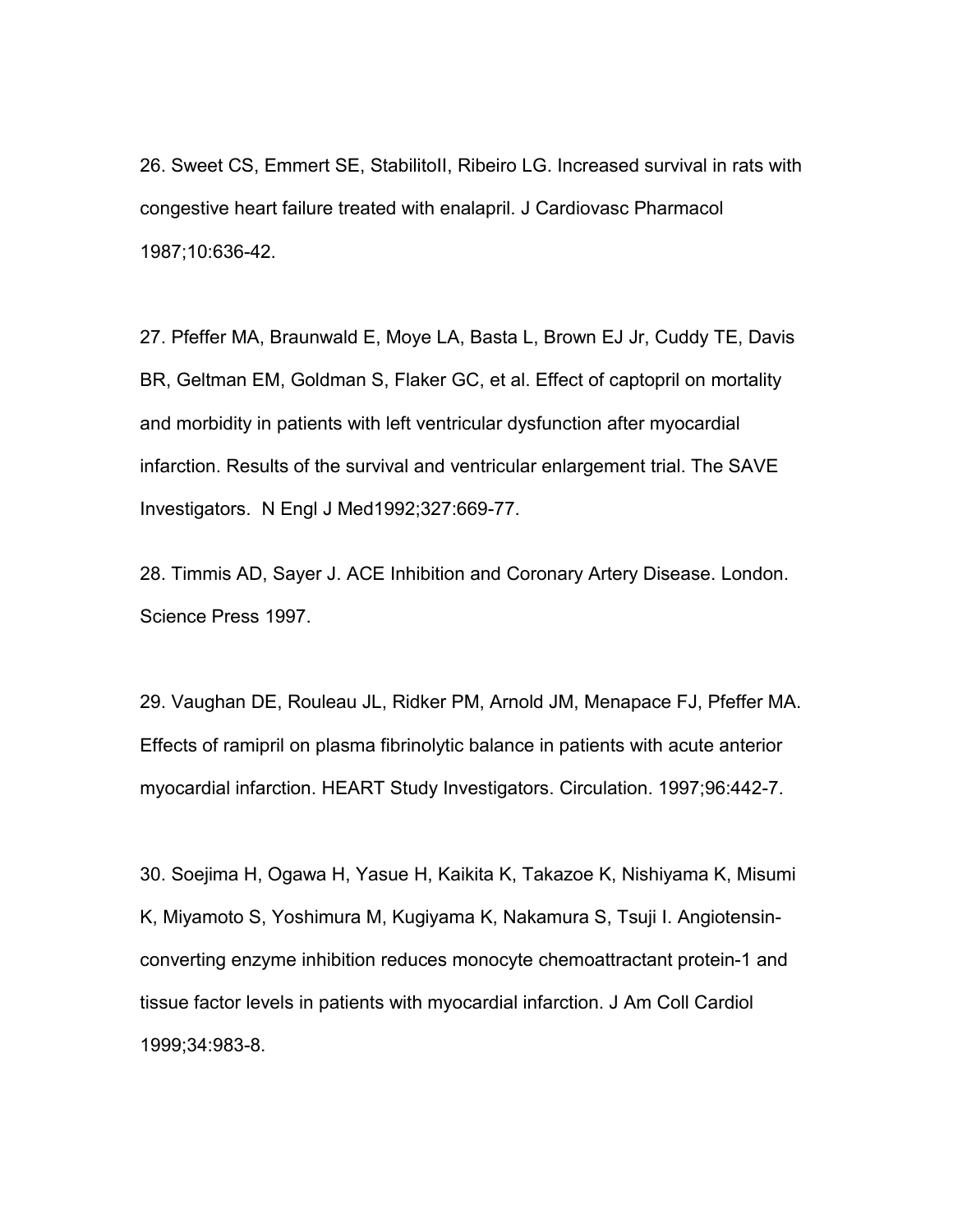31. The Global Use of Strategies to Open Occluded Coronary Arteries (GUSTO) IIb investigators. A comparison of recombinant hirudin with heparin for the treatment of acute coronary syndromes. N Engl J Med 1996;335:775-82.

32. Kleiman NS, Lincoff AM, Flaker GC, Pieper KS, Wilcox RG, Berdan LG, Lorenz TJ, Cokkinos DV, Simoons ML, Boersma E, Topol EJ, Califf RM, Harrington RA. Early percutaneous coronary intervention, platelet inhibition with eptifibatide, and clinical outcomes in patients with acute coronary syndromes. PURSUIT Investigators. Circulation. 2000;101:751-7.

33. Aronow HD, Topol EJ, Roe MT, Houghtaling PL, Wolski KE, Lincoff AM, Harrington RA, Califf RM, Ohman EM, Kleiman NS, Keltai M, Wilcox RG, Vahanian A, Armstrong PW, Lauer MS. Effect of lipid-lowering therapy on early mortality after acute coronary syndromes: an observational study. Lancet 2001;357:1063-8.

34. Schwartz GG, Olsson AG, Ezekowitz MD, Ganz P, Oliver MF, Waters D, Zeiher A, Chaitman BR, Leslie S, Stern T. Effects of atorvastatin on early recurrent ischemic events in acute coronary syndromes: the MIRACL study: a randomized controlled trial. JAMA 2001;285:1711-8.

35. Dupuis J, Tardif JC, Cernacek P, Theroux P. Cholesterol reduction rapidly improves endothelial function after acute coronary syndromes. The RECIFE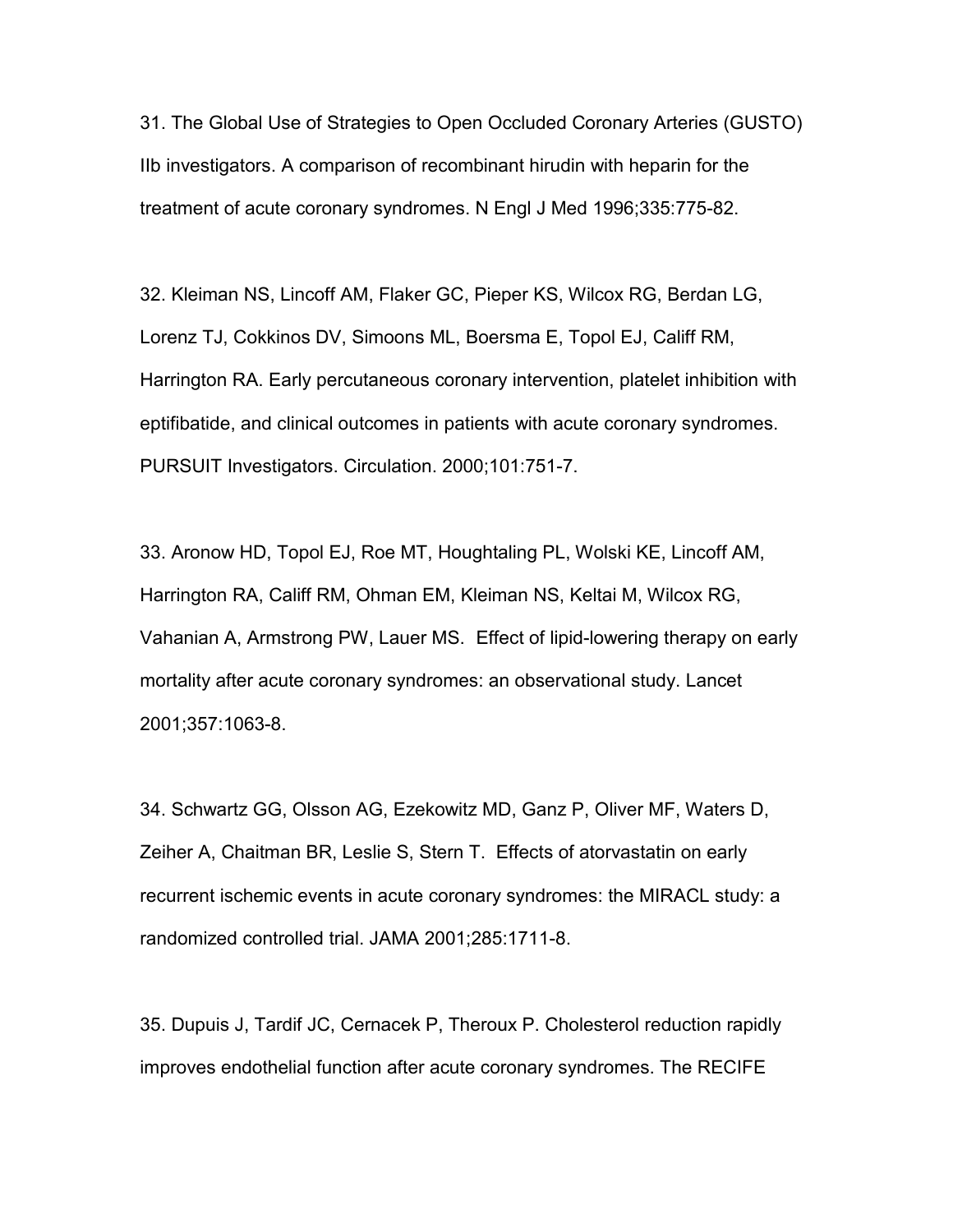(reduction of cholesterol in ischemia and function of the endothelium) trial. Circulation 1999;99:3227-33.

36. Lacoste L, Lam JY, Hung J, Letchacovski G, Solymoss CB, Waters D. Hyperlipidemia and coronary disease. Correction of the increased thrombogenic potential with cholesterol reduction. Circulation 1995;92:3172-7.

37. ISIS-1. Investigators. Randomised trial of intravenous atenolol among 16 027 cases of suspected acute myocardial infarction: ISIS-1. First International Study of Infarct Survival Collaborative Group. Lancet 1986;2:57-66.

38. Hjalmarson A, Herlitz J, Holmberg S, Ryden L, Swedberg K, Vedin A, Waagstein F, Waldenstrom A, Waldenstrom J, Wedel H, Wilhelmsen L, Wilhelmsson C. The Goteborg metoprolol trial. Effects on mortality and morbidity in acute myocardial infarction. Circulation 1983;67:I26-32.

39. The MIAMI Trial Research Group. Metoprolol in acute myocardial infarction. Mortality. The MIAMI Trial Research Group. Am J Cardiol 1985;56:15G-22G.

40. Schwartz JS, Baran KW, Bache RJ. Effect of stenosis on exercise-induced dilation of large coronary arteries. Am Heart J 1990;119:520-4